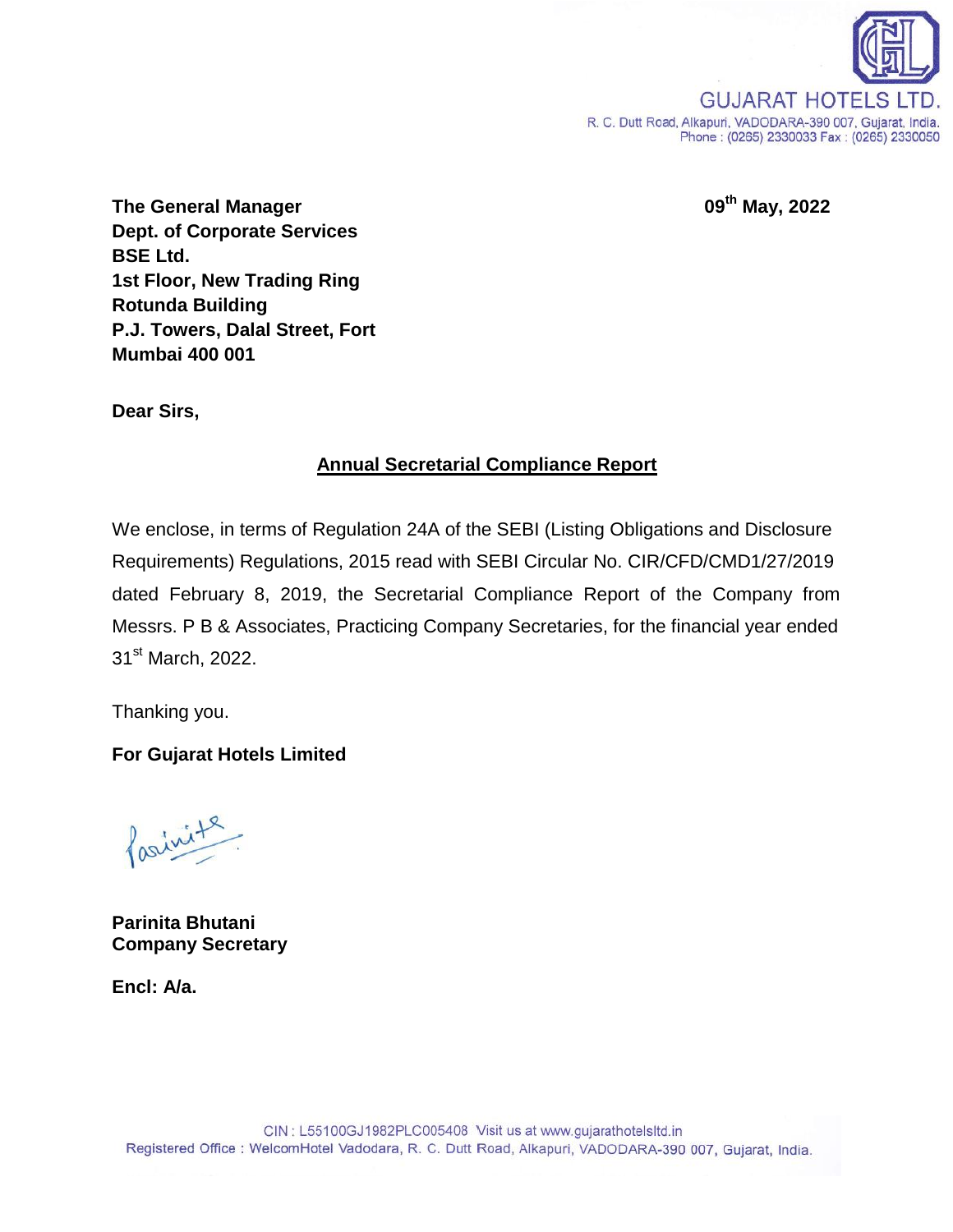

## Annual Secretarial Compliance Report (Issued pursuant to SEBI Circular No. CIR/CFD/CMDI/27 /2019 dated February 08, 2019)

## For Gujarat Hotels Limited for the year ended 31<sup>st</sup> March, 2022

We M/s P B & Associates have examined:

- a) All the documents and records made available to us, based on management representation and explanation provided by Gujarat Hotels Limited ("the Company"),
- . b) The filing/ submission made by the company to the stock exchanges,
	- c) Website of the Company,
	- d) Any other document/filing, as may be relevant, which has been relied upon to make this certification, for the year ended  $31<sup>st</sup>$  March 2022 in respect of compliance with the provision of:
		- 1. The Securities and Exchange Board of India Act, 1992 ("SEBI Act") and the Regulation, circulars, guidelines issued thereunder; and
		- ii. The Securities Contract (Regulation) Act, 1956("SCRA"), rules made thereunder and the Regulation, circulars, guidelines issued thereunder by Securities and Exchange Board of India ("SEBI")

The specific Regulations, whose provisions and the circulars/ guidelines issued there under, have been examined, include:-

- a) Securities and Exchange Board of India (Listing Obligation and Disclosure Requirement) Regulation, 2015;
- b) Securities and Exchange Board of India (Substantial Acquisition of Shares and Takeovers) Regulations, 2011;
- c) Securities and Exchange Board of India (Prohibition of Insider Trading) Regulation,  $2015:$ Assoc

Gujarat Hotels Limited/Annual Secretarial Compliance Report/FY-2021-22

Sec